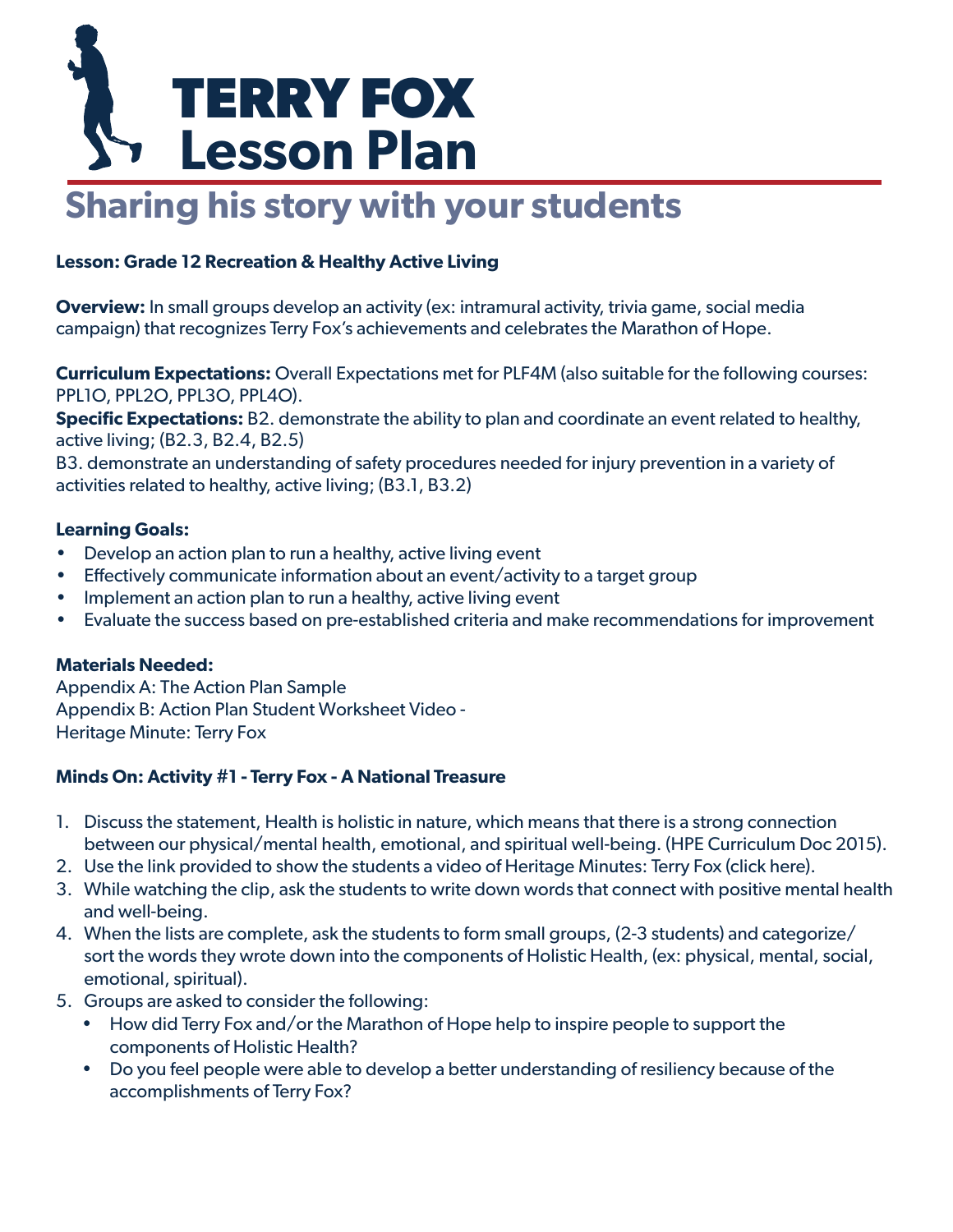#### **Action: Activity #2 - Developing an Action Plan**

- 1. Ask the small groups created in Activity #1 to focus on one of the components of Holistic Health and create an action plan for an activity that recognizes Terry Fox's achievements and celebrates the Marathon of Hope.
- 2. Once the area of focus has been determined, the group will be asked to develop an Action Plan for the activity using Appendix A: The Action Plan Sample and Appendix B: Action Plan.
- 3. Each group member will need to be assigned a role(s) in the group, (ex: someone in charge of donations and sign up, someone coordinating the activity, someone in charge of promotion) in order to help differentiate responsibilities.
- 4. The activity should be promoted through a variety of promotional tools, (e.g., daily announcements, social media, or visual displays), to encourage student participation.
- 5. Each group will be asked to make a small presentation to the class about their activity in order to obtain peer feedback prior to the submission of the final action plan.
- 6. The action plans will be submitted to the teacher for feedback 2 days prior to the presentation.

#### **Consolidation: Activity #3 - Reflection**

- 1. Identify and explain two things you found most difficult or challenging as a leader.
- 2. Explain what you liked about being in charge of the activity and leading your peers?
- 3. What surprised you in terms of peer behaviour when you led the activity? Explain.
- 4. Explain the ways this opportunity to be a leader might benefit you in the future?
- 5. If you could "do it all over again", list two changes you would make to further improve your activity?

#### **Personal Reflection:**

Resilience is the ability to bounce back from challenges. It is an important aspect of an individual's mental health and emotional well-being. Considering the challenges, obstacles and accomplishments Terry Fox showed throughout the Marathon of Hope as you answer the following questions:

- 1. What are some ways that you can strengthen your resilience?
- 2. How can you apply these strategies to different situations in your life in order to support your achievement of positive mental health and well-being?

#### **Notes to Teachers:**

- Students should be encouraged to do some outside research in order to understand the life and story of Terry Fox and the Marathon of Hope.
- Using the links provided below to create and utilize trivia questions and/or inspirational quotes to support the activity and associated awareness campaign.

#### **Additional Resources:**

#### [Terry Fox Quotes \(click here\)](https://terryfox.org/terrys-story/quotes/) [Parks Canada: Terry Fox and the Marathon of Hope \(click here\)](https://www.pc.gc.ca/en/culture/cseh-twih/202014)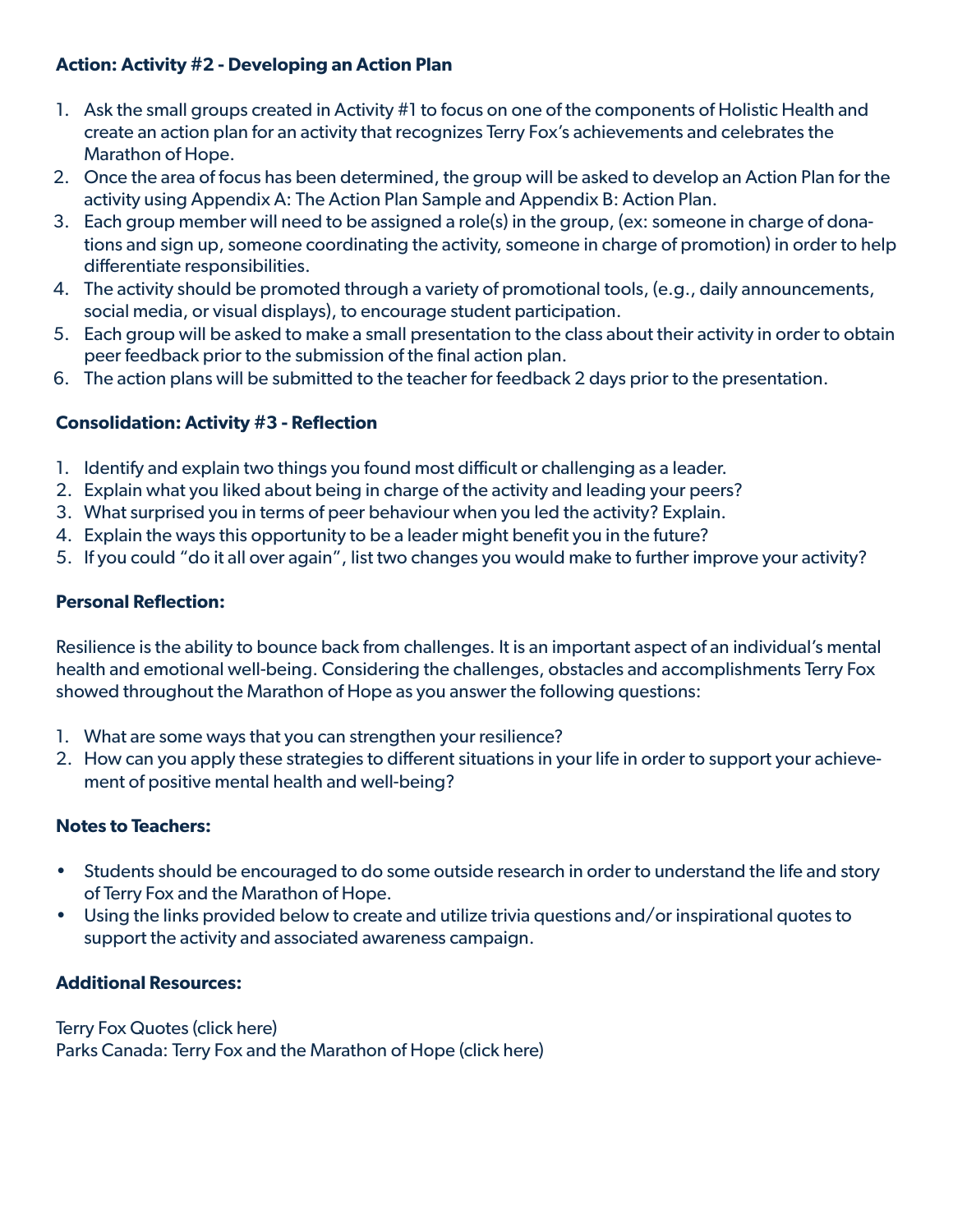### **Appendix A: The Action Plan Sample**

- 1. Remind students that all presentations (term, summative) will be evaluated based on pre-determined criteria and need to include recommendations for improvement when they reflect on the presentation.
- 2. Provide the class with the following sample action plan.

Name of Convener(s):

| <b>Getting Started</b>                                            |  |  |
|-------------------------------------------------------------------|--|--|
| information from the needs assessment survey                      |  |  |
| goal(s) for the event/activity                                    |  |  |
| idea or concept defined (based on needs assessment survey)        |  |  |
| date and time (check school and community calendar for conflicts) |  |  |
| activity format                                                   |  |  |
| facility availability checked (any no-play dates?)                |  |  |
| equipment availability checked                                    |  |  |
|                                                                   |  |  |

| <b>Promotion Strategies</b><br>(e.g., identify, educate, stimulate) | What/<br><b>How?</b> | <b>Who?</b> | <b>When?</b> |
|---------------------------------------------------------------------|----------------------|-------------|--------------|
| posters                                                             |                      |             |              |
| public announcements                                                |                      |             |              |
| memo/visits to health and physical<br>education classes             |                      |             |              |
| other: flyers, letters, invitations, video<br>clips, website        |                      |             |              |

| <b>Action Plan</b>                              | <b>What/</b><br><b>How?</b> | <b>Who?</b> | <b>When?</b> |
|-------------------------------------------------|-----------------------------|-------------|--------------|
| Personnel                                       |                             |             |              |
| officials identified, scheduled, and            |                             |             |              |
| trained                                         |                             |             |              |
| volunteers identified, tasks and                |                             |             |              |
| responsibilities clarified, schedule set,       |                             |             |              |
| materials/equipment distributed                 |                             |             |              |
| participants (e.g., sign-up lists posted,       |                             |             |              |
| team lists developed and posted)                |                             |             |              |
| teacher advisor in place                        |                             |             |              |
| Communication                                   |                             |             |              |
| promotional and marketing strategies in         |                             |             |              |
| place                                           |                             |             |              |
| list of tasks and responsibilities for          |                             |             |              |
| volunteers                                      |                             |             |              |
| letters/memos/invitations                       |                             |             |              |
| schedules                                       |                             |             |              |
| meetings and meeting agendas                    |                             |             |              |
| <b>Event Structure</b>                          |                             |             |              |
| Identify activity                               |                             |             |              |
| Schedule to be posted                           |                             |             |              |
| <b>Rules posted</b>                             |                             |             |              |
| <b>Fundraising</b>                              |                             |             |              |
| Set a school wide fundraising goal              |                             |             |              |
| Share school fundraising link via social media, |                             |             |              |
| website and email                               |                             |             |              |
|                                                 |                             |             |              |
| <b>Risk Management</b>                          |                             |             |              |
| adherence to board and school policies          |                             |             |              |
| and procedures                                  |                             |             |              |
| pre-activity facility safety check (e.g.,       |                             |             |              |
| equipment, site)                                |                             |             |              |
| emergency action plan in place and              |                             |             |              |
| communicated to all                             |                             |             |              |
| first aid kit                                   |                             |             |              |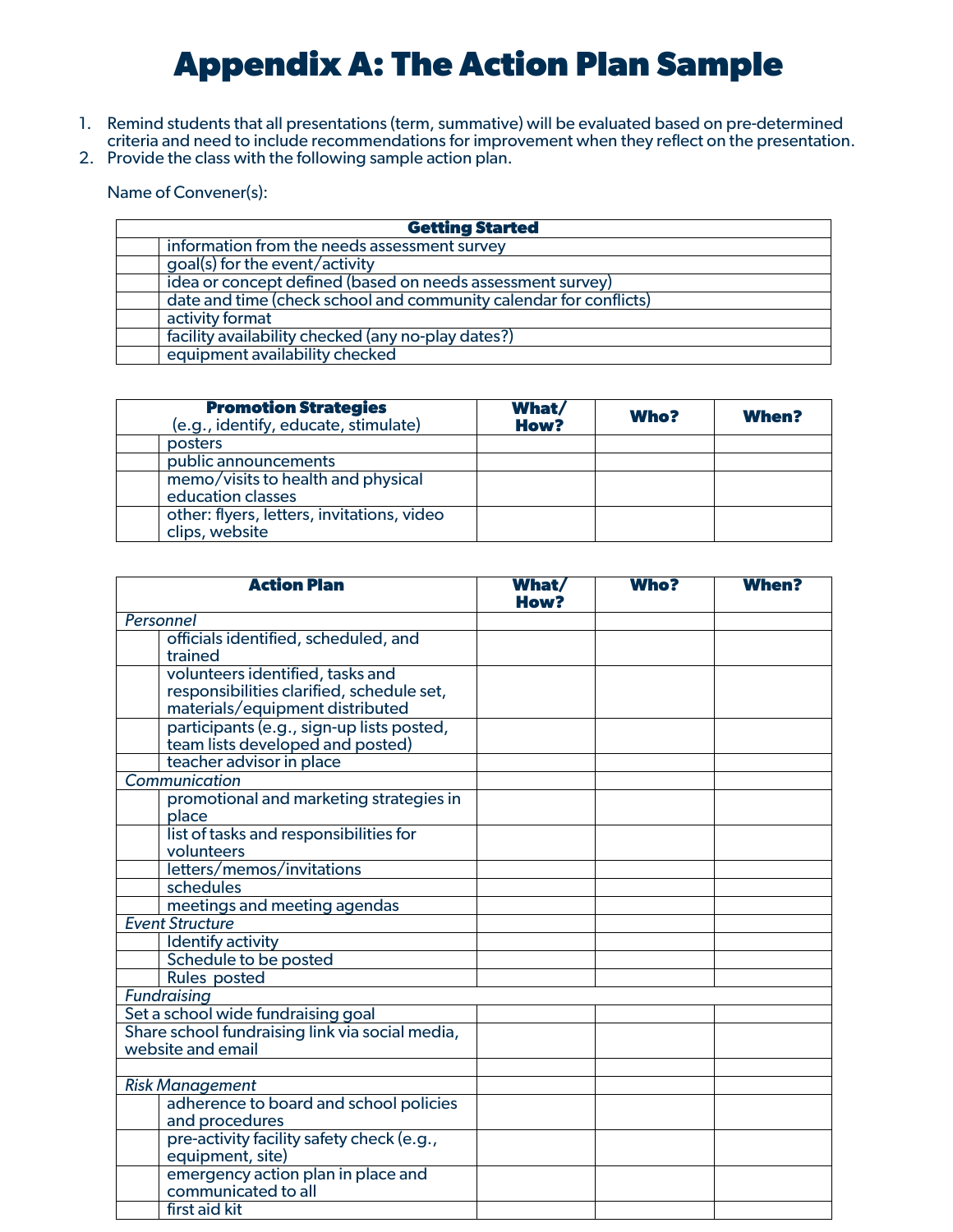|          | medical information available (where   |
|----------|----------------------------------------|
|          | appropriate)                           |
|          | safety check equipment                 |
|          | appropriate supervision                |
|          | fair play and safety rules outlined to |
|          | participants                           |
| Protocol |                                        |
|          | prizes or recognition awards obtained  |
|          | opening/closing ceremonies arranged    |
|          | (e.g., site, stage, announcer, script, |
|          | decorations, PA system, spirit squad)  |
|          | order, pick up, organize, and clean up |
|          | refreshments (e.g., snack bar, lunch,  |
|          | hospitality room for coaches)          |

| <b>Implementation of Event</b>                                            | <b>What</b><br><b>How?</b> | <b>Who?</b> | <b>When?</b> |
|---------------------------------------------------------------------------|----------------------------|-------------|--------------|
| follow action plan                                                        |                            |             |              |
| continue to promote, announce games,<br>announce daily winners            |                            |             |              |
| supervise the activity                                                    |                            |             |              |
| be attentive to the needs of participants,<br>volunteers, officials, etc. |                            |             |              |
| daily facility/equipment safety checks                                    |                            |             |              |
| set up/take down/cleaning of<br>equipment                                 |                            |             |              |
| record results                                                            |                            |             |              |
| make adjustments/revisions as<br>necessary                                |                            |             |              |

| <b>Post-Event Activities</b>                                                  | What/<br><b>How?</b> | <b>Who?</b> | <b>When?</b> |
|-------------------------------------------------------------------------------|----------------------|-------------|--------------|
| acknowledge and recognition ceremony<br>(e.g., PA, electronic bulletin board) |                      |             |              |
| <b>Student Participation Certificates</b>                                     |                      |             |              |

|  | <b>Evaluation of Event</b>                                                                                                          |  |  |  |
|--|-------------------------------------------------------------------------------------------------------------------------------------|--|--|--|
|  | pre-determined criteria set for the event                                                                                           |  |  |  |
|  | collect feedback on the success of the event                                                                                        |  |  |  |
|  | needs of participants (e.g., motivation, satisfaction, interaction, changes in skills and<br>abilities)                             |  |  |  |
|  | completion and submission of an evaluation of the eventwhat worked?, what didn't<br>work?, what would you do differently next time? |  |  |  |

- 3. a) Ask students to individually review the information listed on the checklist to identify the key elements of successful events.
	- b) Discuss the elements that determine the success of events with the class.
	- c) Ask the class the following questions:
		- How would you know if your event was successful?
		- What are the indicators of success?
		- How could you gather feedback to assess your event? Answers may include: participant evaluation forms; evaluation of group's goals; follow-up checklists; informal feedback from participants and spectators (e.g., thank-you letters).
	- d) Distribute examples of evaluation tools.
- 4. a) Provide time for students to begin preparing the criteria and evaluation tool that will be used upon completion of their major event. The tool must take into consideration:
	- whether the needs of various target groups (e.g., participants, volunteers, officials, community partnerships) were fulfilled;
	- goals and objectives of the event;
	- event organization and implementation.
	- b) Circulate and provide students with anecdotal feedback as they develop their evaluation tools.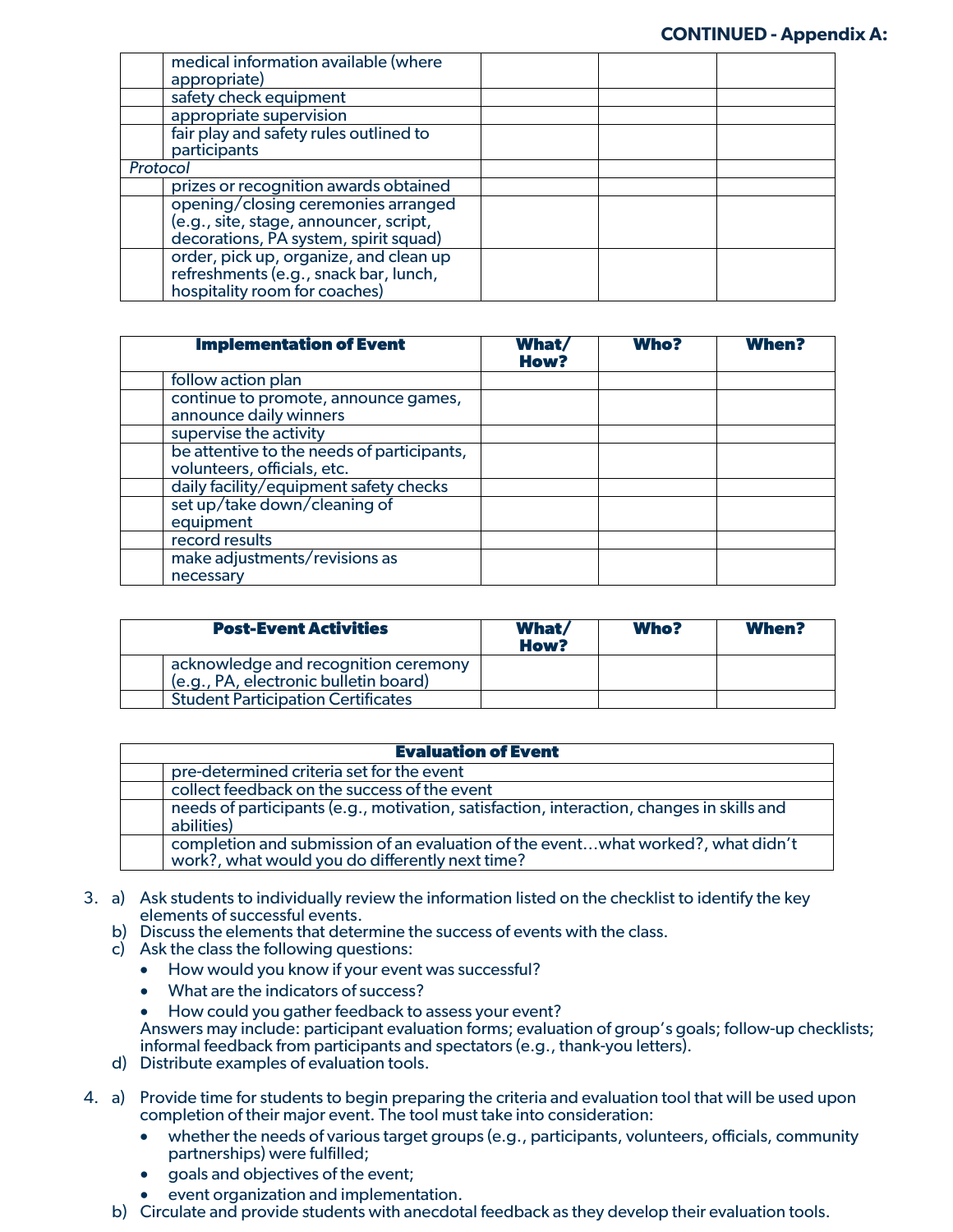## **Appendix B: Action Plan (Student Worksheet)**

| <b>Partner#1:</b>                                                                 | <b>Partner#2:</b> | <b>Partner #3</b> |
|-----------------------------------------------------------------------------------|-------------------|-------------------|
| Activity / Game Overview: (select all that apply and provide a brief description) |                   |                   |
| • Physical Activity                                                               |                   |                   |
| • Trivia Game                                                                     |                   |                   |
| · Social Media Campaign                                                           |                   |                   |
| • Other                                                                           |                   |                   |
| <b>Materials Needed:</b>                                                          |                   |                   |
| <b>Roles of Group Members:</b>                                                    |                   |                   |
| <b>Space Needed:</b>                                                              |                   |                   |